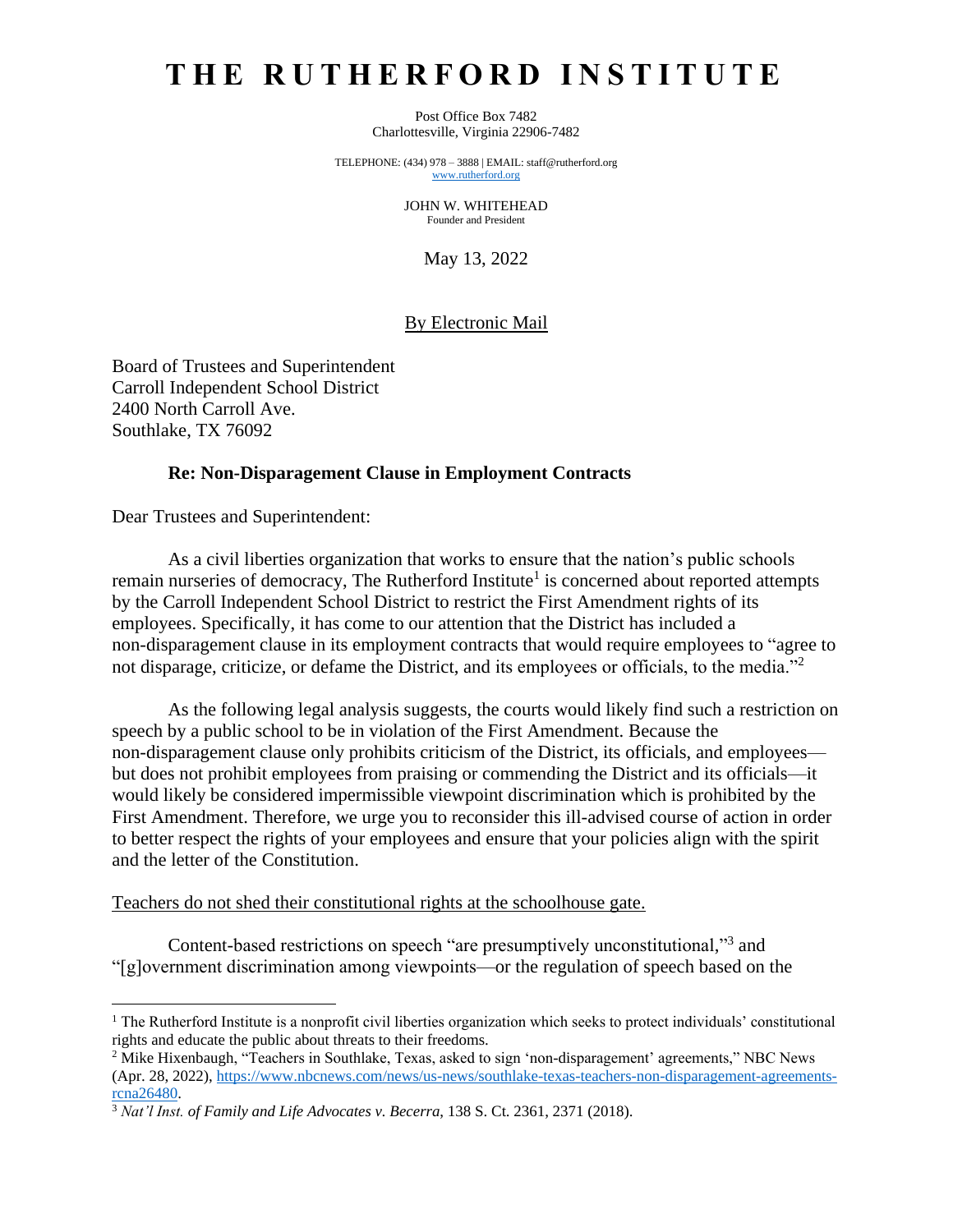Carroll Independent School District May 13, 2022 Page 2

specific motivating ideology or the opinion or perspective of the speaker—is a more blatant and egregious form of content discrimination."<sup>4</sup>

Thus, "the First Amendment prohibits government officials from subjecting an individual to retaliatory actions for engaging in protected speech."<sup>5</sup> This protection applies to government employees, and specifically public school teachers, as well because they cannot "constitutionally be compelled to relinquish the First Amendment rights they would otherwise enjoy as citizens to comment on matters of public interest in connection with the operation of the public schools in which they work."<sup>6</sup>

In *Pickering*, the U.S. Supreme Court clearly established that "a teacher's exercise of his right to speak on issues of public importance may not furnish the basis for his dismissal from public employment."<sup>7</sup> Therefore, the School Board violated Pickering's rights to freedom of speech when it terminated his employment as a teacher "for sending a letter to a local newspaper ... that was critical of ... the Board and the district superintendent."<sup>8</sup>

## Non-disparagement policies by government employers have been found unconstitutional.

Non-disparagement policies by government employers have also been found unconstitutional. For example, in *Liverman v. City of Petersburg*, the Fourth Circuit Court of Appeals held that a police department's social networking policy, which prohibited employees from making negative comments online about the department and staff, was unconstitutional and that disciplinary measures taken pursuant to that policy against officers who expressed criticism on social media about department practices were impermissible and not protected by qualified immunity.<sup>9</sup> While the police department sought to avoid divisiveness, the court explained that "the speculative ills targeted by the social networking policy are not sufficient to justify such sweeping restrictions on officers' freedom to debate matters of public concern."<sup>10</sup> Similarly or even more so, the sweeping scope of your District's non-disparagement clause is unjustified.

# The right to publicly criticize a government body is firmly grounded in the First Amendment.

Whether the individual is a teacher, parent, student or member of the community, the right to publicly criticize a government body is firmly grounded in the First Amendment.

As the U.S. Supreme Court has recognized, even students have a constitutional right to publicly criticize their schools. For example, in 2021, the Supreme Court held that a public high school's disciplinary action against a 14-year-old student for publicly criticizing the school

<sup>4</sup> *Reed v. Town of Gilbert*, 135 S. Ct. 2218, 2230 (2015) (internal quotation marks omitted).

<sup>5</sup> *Nieves v. Bartlett*, 139 S. Ct. 1715, 1722 (2019).

<sup>6</sup> *Pickering v. Bd. of Ed. of Twp. High Sch. Dist. 205*, 391 U.S. 563, 568 (1968).

<sup>7</sup> *Id.* at 574.

<sup>8</sup> *Id.* at 564-65.

<sup>9</sup> *Liverman v. City of Petersburg*, 844 F.3d 400 (4th Cir. 2016).

<sup>10</sup> *Id.* at 408-09.